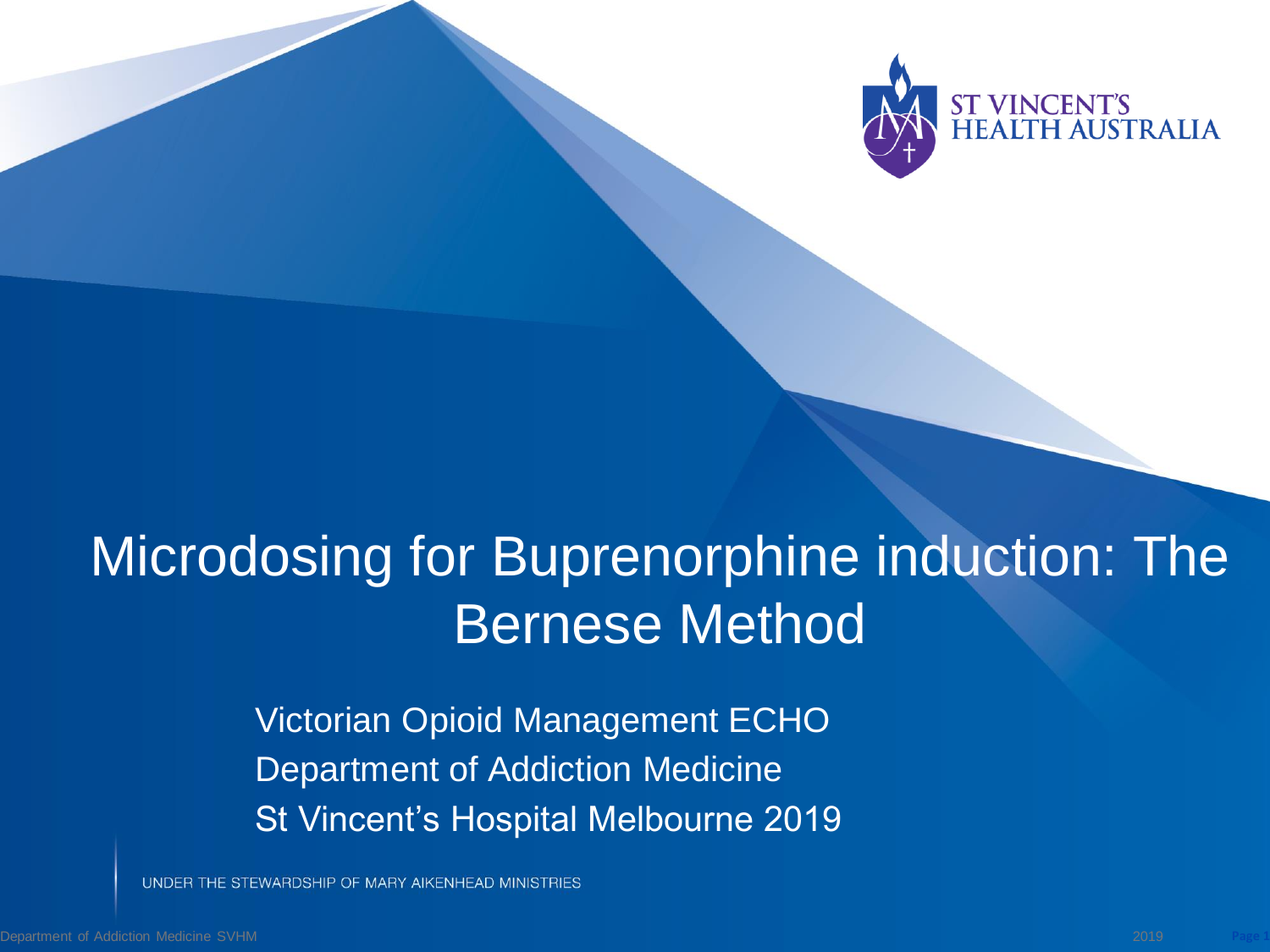## Why Buprenorphine?



- Buprenorphine is a partial µ-opiate agonist
- Lower receptor activation with a plateau effect
- Has high affinity for the opioid receptor
- Competes with other opioids for the receptors
- Binds to receptors *in preference* to full opioid agonists
- Has limited opioid effect, stopping withdrawal but not causing euphoria
- At 24 -72 hours, begins to dissipate from receptors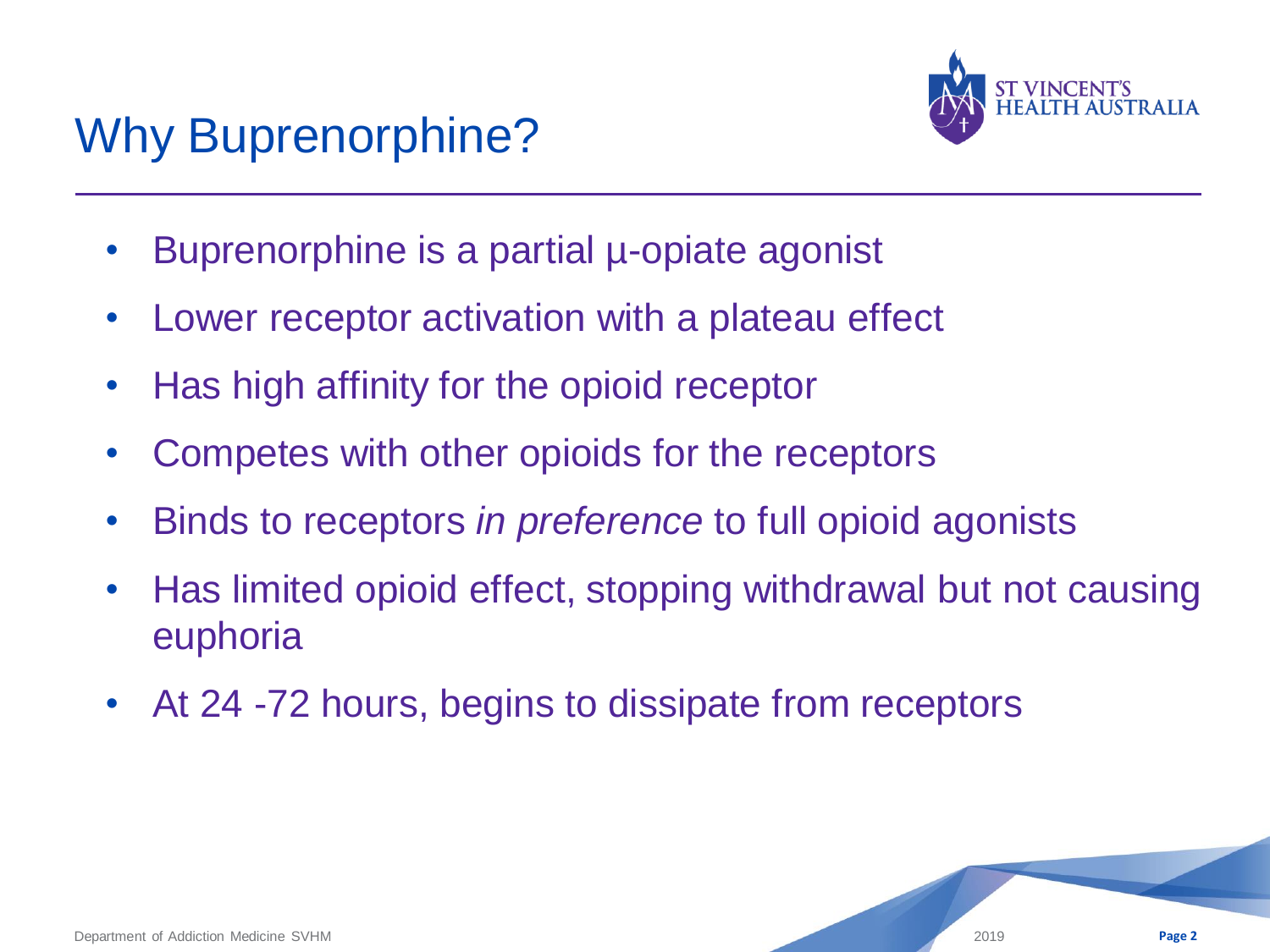

#### Reminder of activity

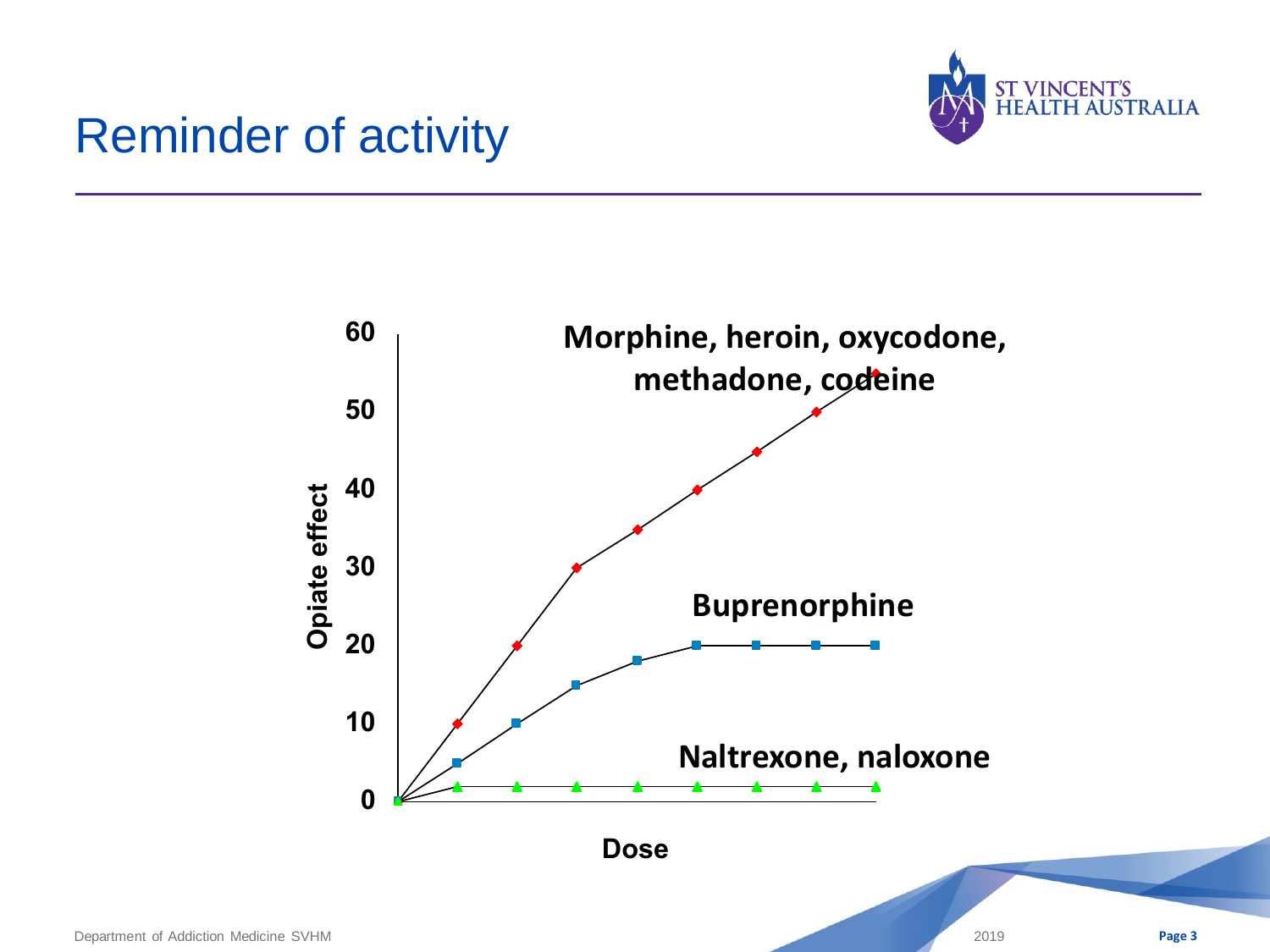

#### Why use Buprenorphine?

- Preferred OAT agent in many cases.
- Lower risk of overdose
- Ability to alter dosing frequency over methadone
- Increased number of takeaways potentially allowed
- Can allow for more travel freedom
- Long acting injectable product available (in PFP at present)

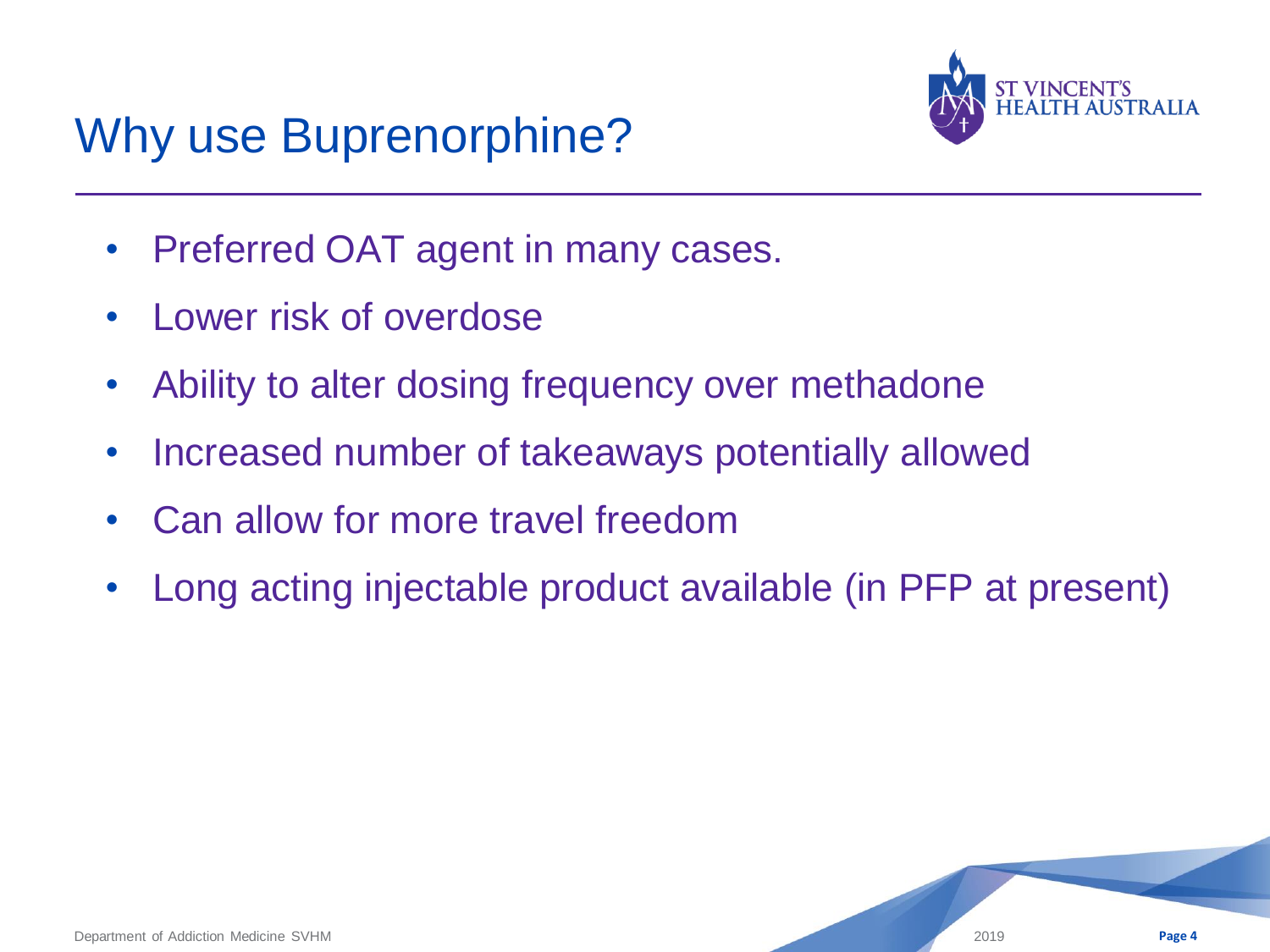



- Buprenorphine has a preferential binding to the opiate receptor
- This can result in precipitated withdrawal if commenced too soon after the last dose of another opiate
- General process is to wait until the patient is in withdrawal before commencing buprenorphine
	- This can lead some patients to avoid commencing as they may not tolerate the withdrawal state
- Transitioning from Methadone to Buprenorphine usually requires a dose reduction before being able to change products. This can often lead to destabilisation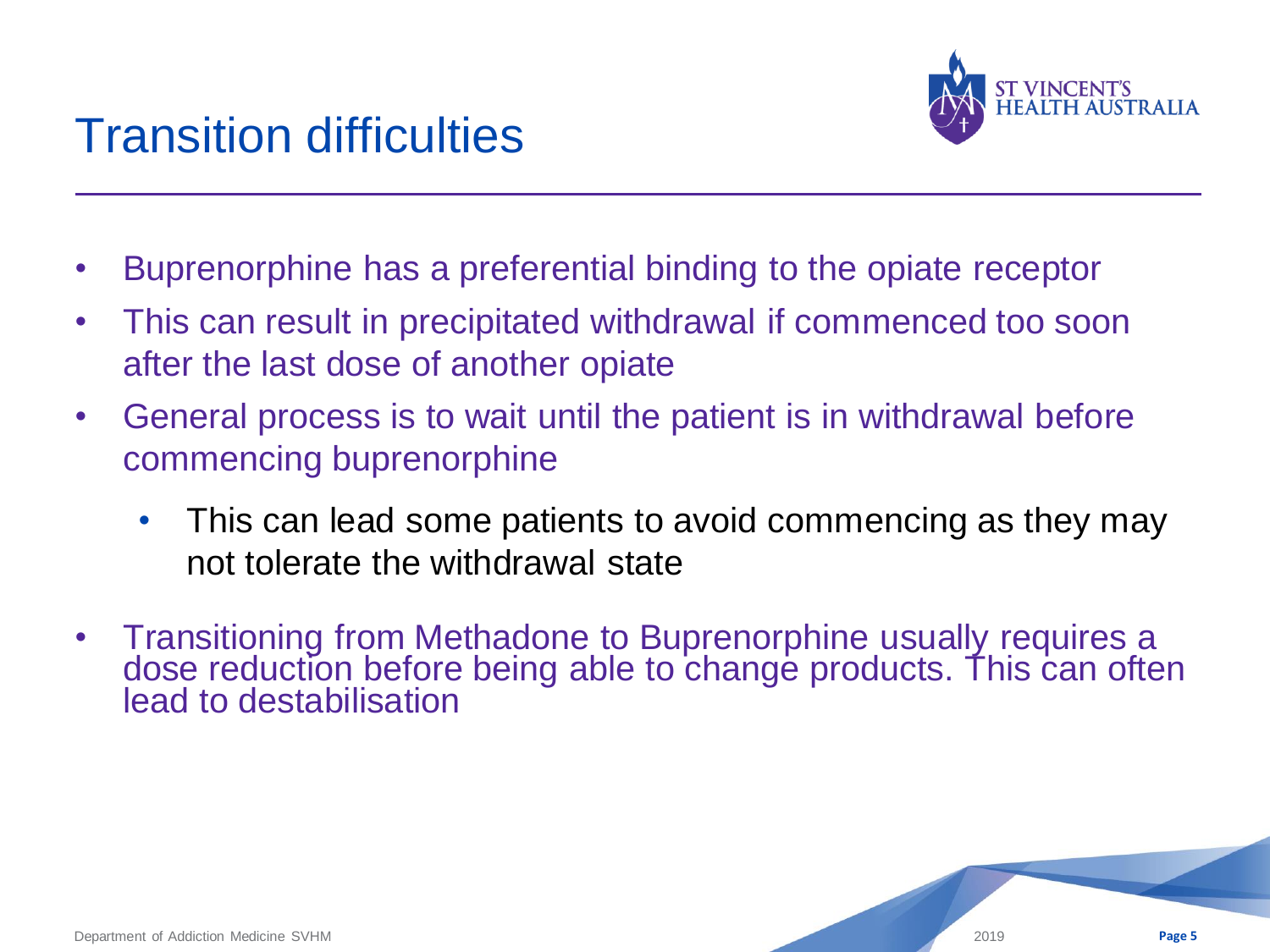

## What is microdosing?

- The use of small, incremental doses of buprenorphine to minimise the risk of precipitated withdrawal and allow for a smoother (not complete) transition from another opiate to buprenorphine.
- The main principle is based on the long half-life of buprenorphine (roughly 37 hours).
- Repeated daily dosing with incremental increases leads to a slow build-up of buprenorphine on the opiate receptors with a lower level of withdrawal symptoms due to receptor preferential binding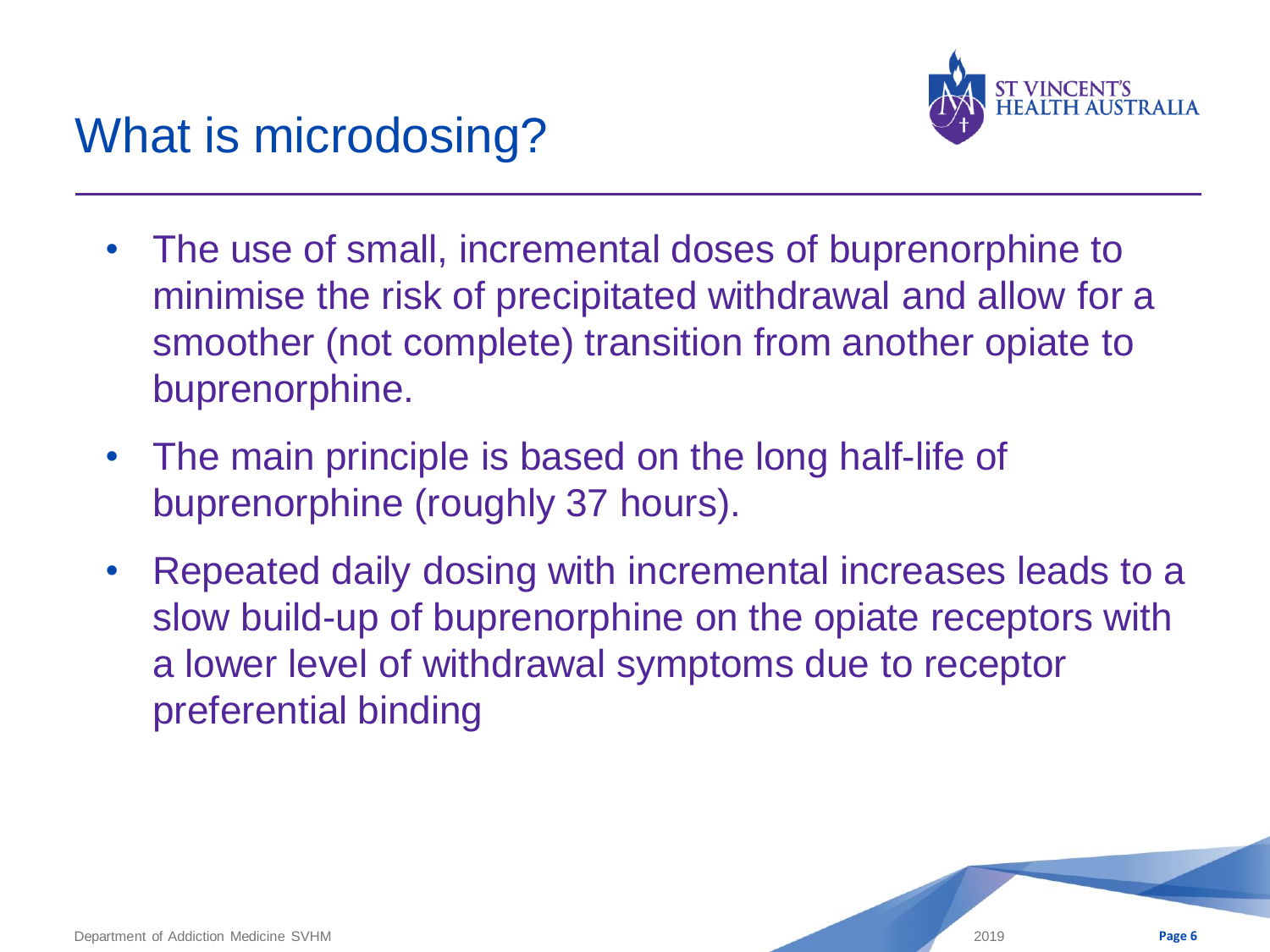

#### Does it work?

- A number of case series and case reports have been published.
- Original research published in 2016 from Hämmig et al from Bern, Switzerland (hence Bernese method)
- Several case reports and case series exist (Klaire et al 2018, Sandhu et al 2019 are good examples)
- The principle makes intuitive sense
- No RCT exist to determine whether the methodology is stronger than standard practice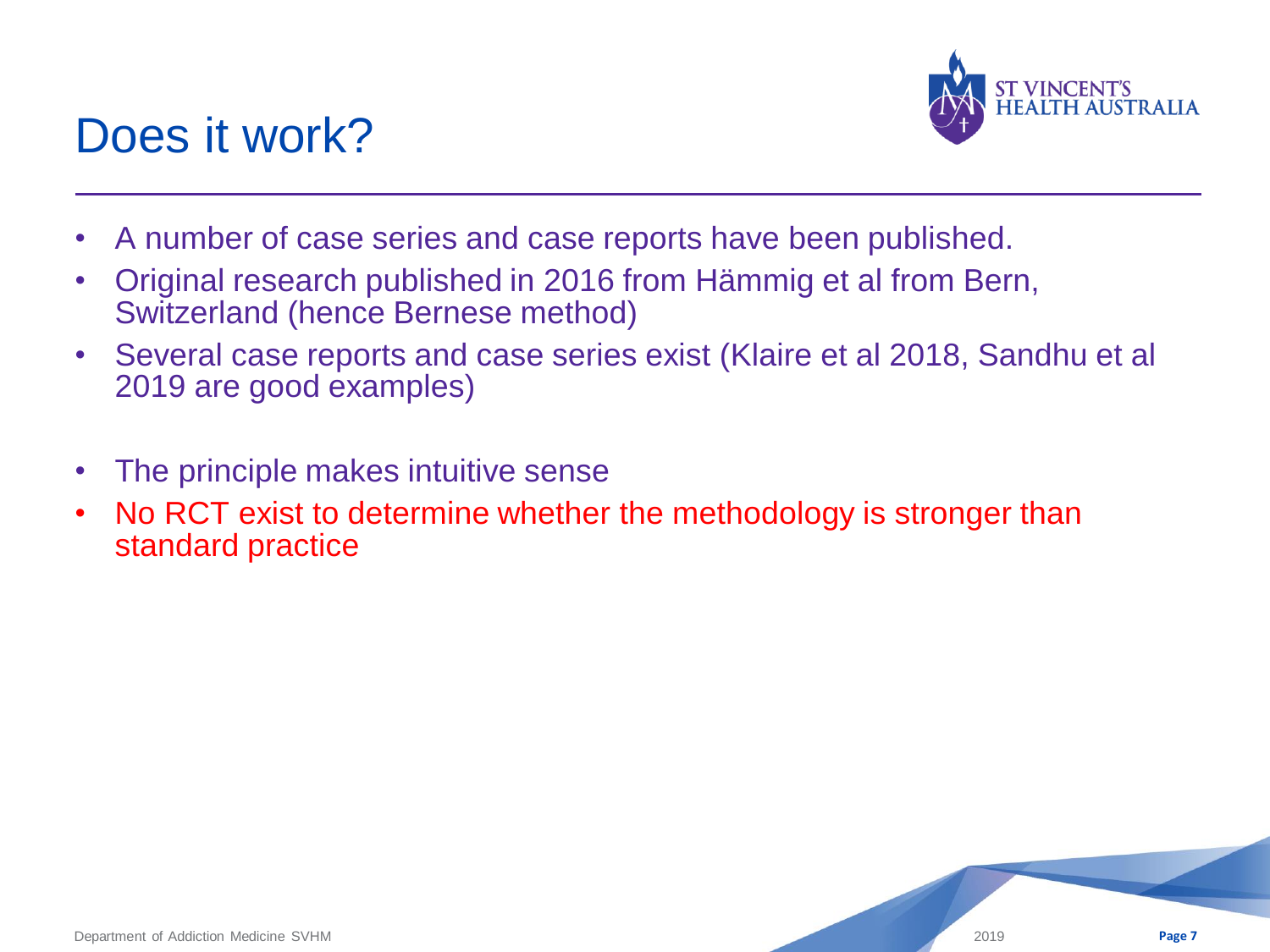#### Principles of transition



- Patients continue on their current opiate regimen (prescription or otherwise)
- Buprenorphine is introduced in a very low dose fashion
- This is then slowly up-titrated until the expected effective dose is achieved
- Once the daily buprenorphine dose is approaching the therapeutic range, the doses of other opiates can be down-titrated accordingly.
	- For illicit users, this will often be self regulated
	- For prescribed opiates, this can be managed in discussion with the patient
- Once the therapeutic dose is achieved, all other opiates can be ceased entirely.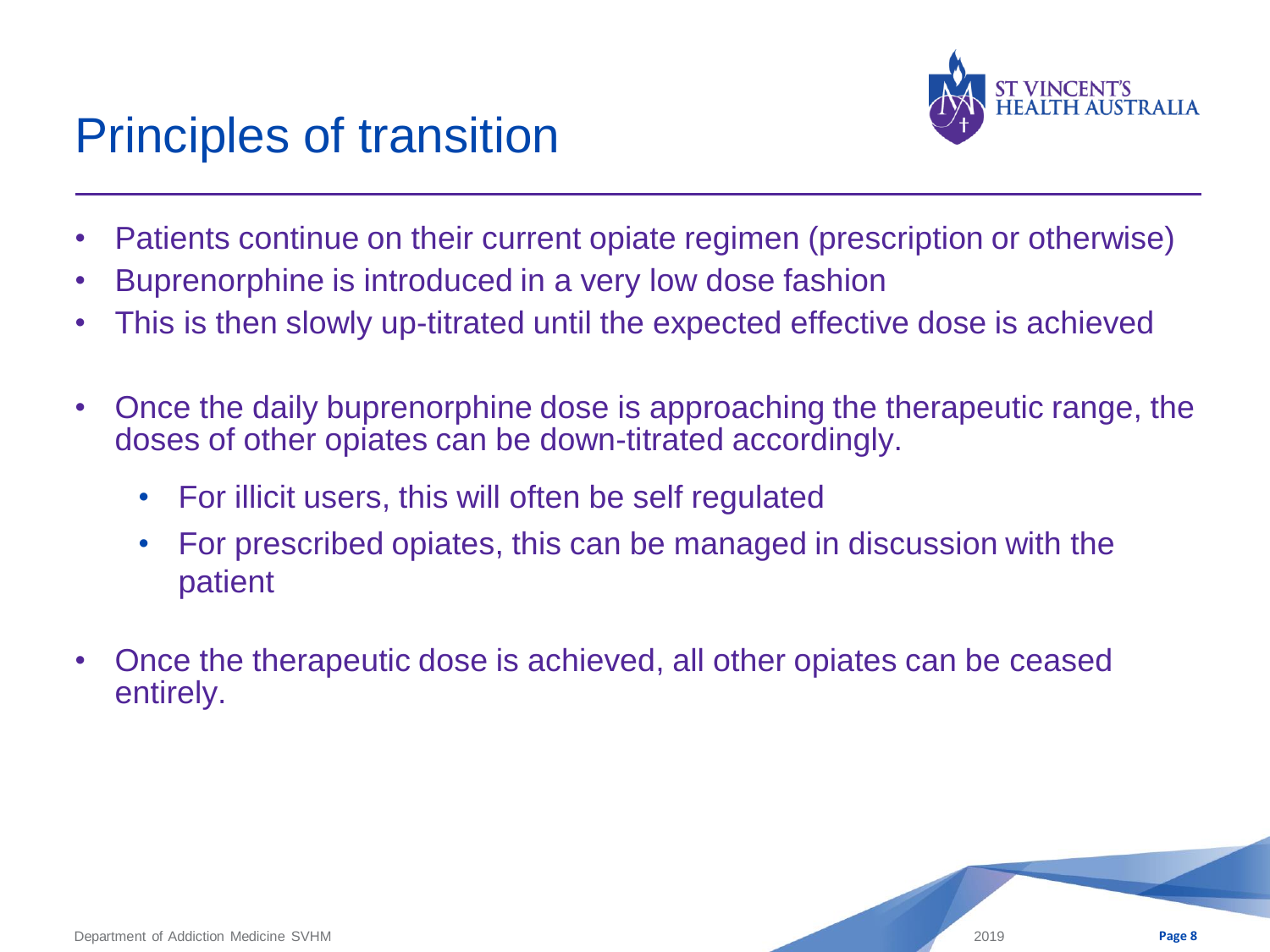

## Is it totally withdrawal free?

- No.
- Patients should expect to have some elements of withdrawal during the transition.
- The expectation is that the withdrawal symptoms that patients experience will be much less than either precipitated withdrawal, abstinent withdrawal or of OAT reduction
- The case reports describe mild symptoms in most cases if any withdrawal has been experienced.

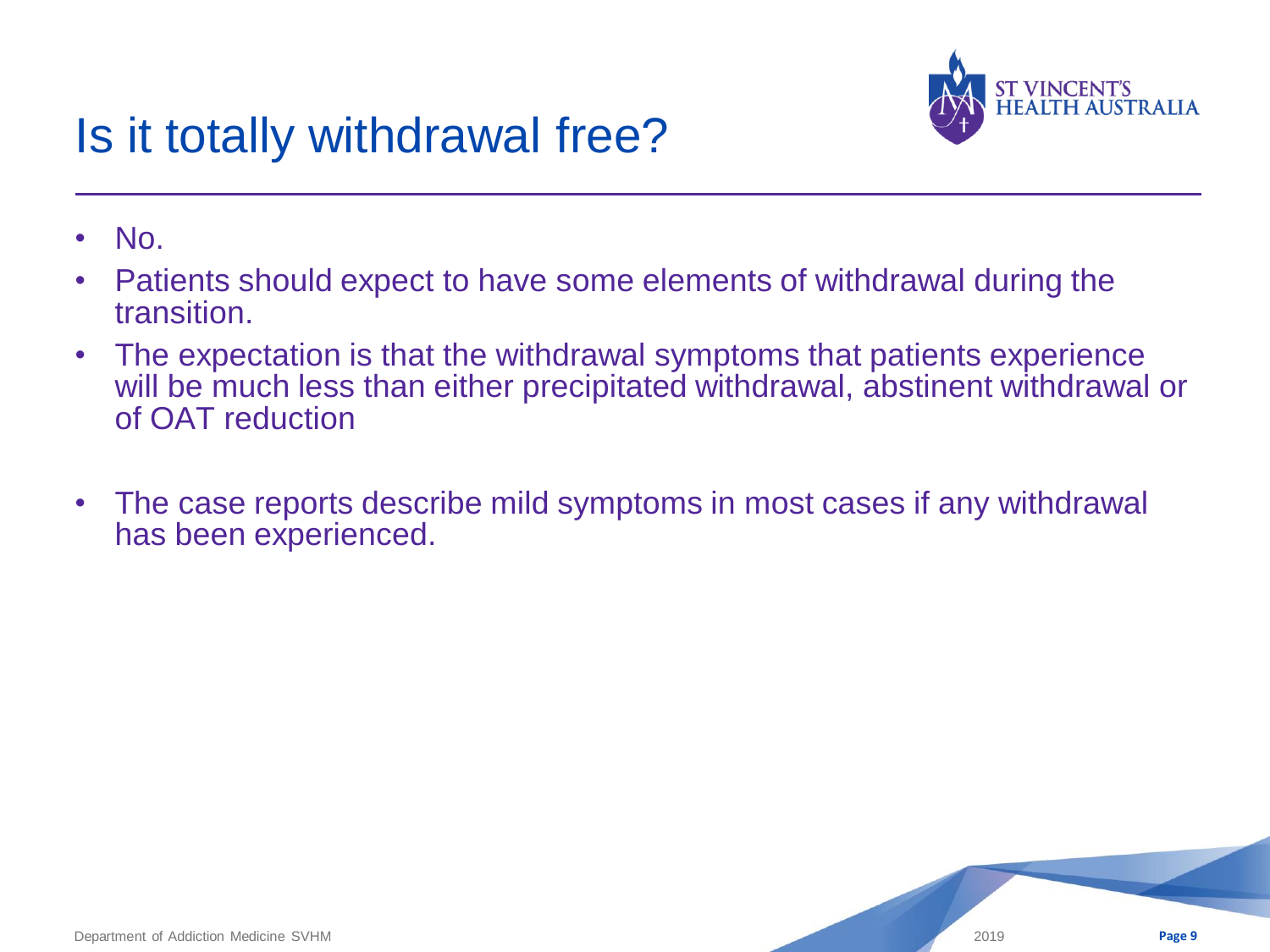

## How is the transition done?

- Patient continues usual dose of opiate
- Commence buprenorphine at an extremely low dose. This could either be 200microg or 0.25mg depending on whether you choose to use Temgesic or Subutex (Subutex requires splitting the tablet)
- This dose is then up-titrated over several days. The length of the titration will be patient specific and depend on a number of factors
	- Which opiate the patient is transitioning from
	- Total OMEDD
	- Methadone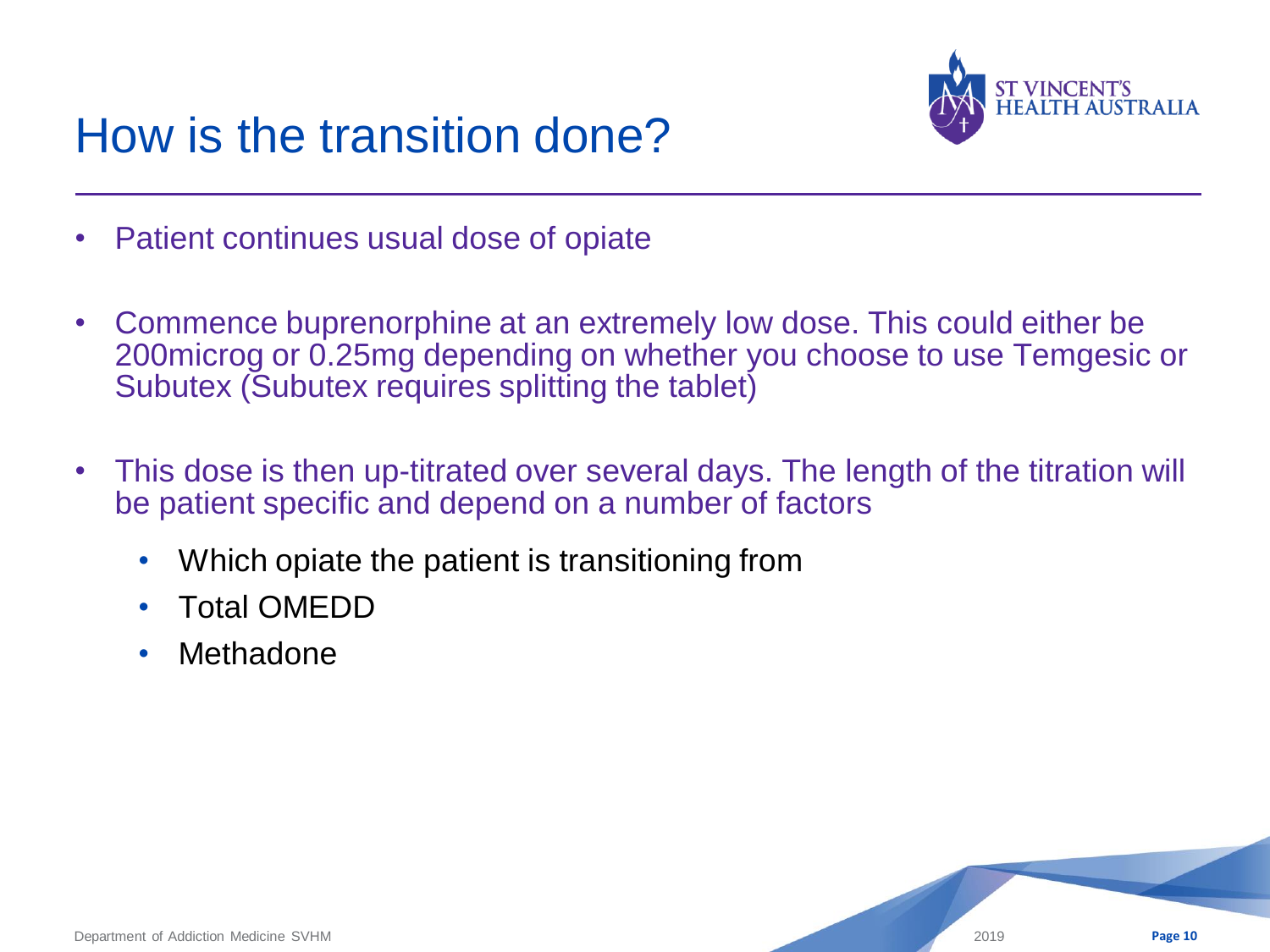

#### Examples:

| Day | <b>Buprenorphine dose</b>      | Buprenorphine/naloxone strength to use |
|-----|--------------------------------|----------------------------------------|
|     | 0.25 mg sublingual daily       | Buprenorphine 2 mg/naloxone 0.5 mg     |
|     | 0.25 mg sublingual twice daily | Buprenorphine 2 mg/naloxone 0.5 mg     |
|     | 0.5 mg sublanguage twice daily | Buprenorphine 2 mg/naloxone 0.5 mg     |
|     | 1 mg sublingual twice daily    | Buprenorphine 2 mg/naloxone 0.5 mg     |
|     | 2 mg sublingual twice daily    | Buprenorphine 2 mg/naloxone 0.5 mg     |
|     | 4 mg sublingual twice daily    | Buprenorphine 2 mg/naloxone 0.5 mg     |
|     | 12 mg sublingual daily         | Buprenorphine 2 mg/naloxone 0.5 mg     |

#### Table 1. Buprenorphine/naloxone micro-dosing titration schedule.<sup>a</sup>

<sup>a</sup>Starting on day 8, continue buprenorphine/naloxone 12 mg/3 mg (one tab) sublingual once daily.

| Day | <b>Buprenorphine (sl)</b> | <b>Street heroin (sniffed)</b> |
|-----|---------------------------|--------------------------------|
| ٠   | 0.2 <sub>mg</sub>         | 2.5 <sub>g</sub>               |
| 2   | 0.2 <sub>mg</sub>         | 2g                             |
| 3   | $0.8 + 2$ mg              | 0.5g                           |
| 4   | $2+2.5$ mg                | 1.5g                           |
| 5   | $2.5 + 2.5$ mg            | 0.5g                           |
| 6   | $2.5 + 4$ mg              | 0                              |
| 7   | $4+4$ mg                  | 0                              |
| 8   | $4+4$ mg                  | 0                              |
| 9   | $8+4$ mg                  | 0                              |

#### Table I Buprenorphine dosing and use of street heroin in case I

Abbreviation: sl, sublingual.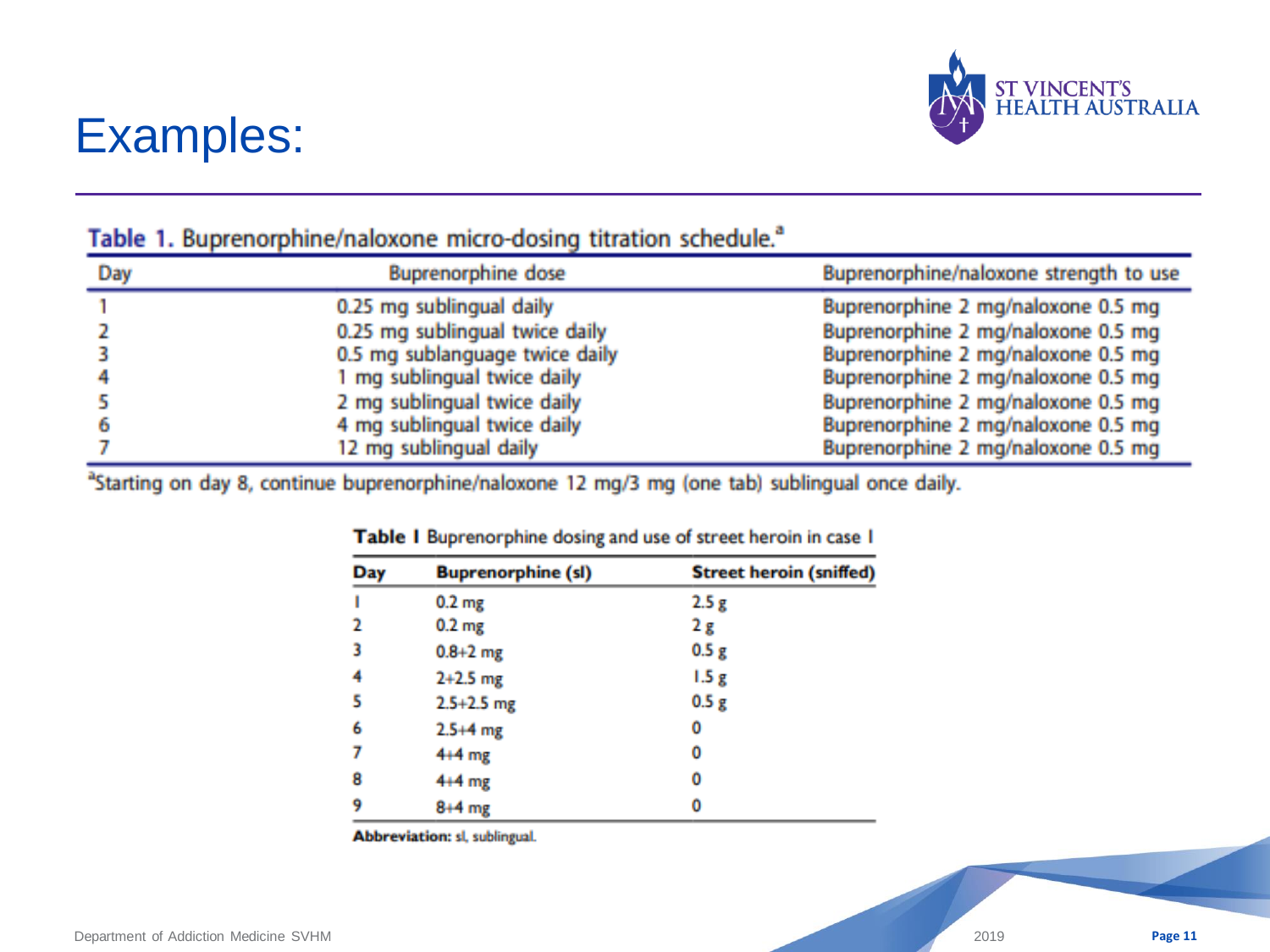

#### Another example

|       | Buprenorphine/Naloxone* |                         | Hydromorphone       |                         |  |
|-------|-------------------------|-------------------------|---------------------|-------------------------|--|
|       | Dosing                  | <b>Total Daily Dose</b> | Dosing              | <b>Total Daily Dose</b> |  |
| Day 0 | N/A                     |                         | $1-4$ mg IV q4h PRN | 3 <sub>mg</sub>         |  |
| Day 1 | $0.25g$ SL q4h          | 1 <sub>mg</sub>         | $1-4$ mg IV q4h PRN | 11 <sub>mg</sub>        |  |
| Day 2 | $0.5$ mg SL q4h         | 2.5 <sub>mg</sub>       | $1-4$ mg IV q4h PRN | $15 \,\mathrm{mg}$      |  |
| Day 3 | $1 \text{ mg}$ SL q4h   | 5 <sub>mg</sub>         | 1-4 mg IV q4h PRN   | $15 \,\mathrm{mg}$      |  |
| Day 4 | $2$ mg SL q4h           | 8 mg                    | 1-4 mg IV q4h PRN   | 4 mg                    |  |
| Day 5 | 16 mg SL daily          | 16 mg                   | <b>Discontinued</b> |                         |  |

\*Expressed as milligrams of buprenorphine in buprenorphine/naloxone sublingual tablet.

2

Rapid Micro-Induction of Buprenorphine/Naloxone

February-March 2019

#### TABLE 2. Titration schedule for Case 2

|       | Buprenorphine/Naloxone* |                         | Hydromorphone                         |                         |  |  |
|-------|-------------------------|-------------------------|---------------------------------------|-------------------------|--|--|
|       | Dosing                  | <b>Total Daily Dose</b> | Dosing                                | <b>Total Daily Dose</b> |  |  |
| Day 0 | N/A                     |                         | 3 mg PO q4h regular 2-4 mg PO q4h PRN | 24 <sub>mg</sub>        |  |  |
| Day 1 | $0.5$ mg SL q $3h$      | 2.5 <sub>mg</sub>       | 3 mg PO q4h regular 2-4 mg PO q4h PRN | $26 \,\mathrm{mg}$      |  |  |
| Day 2 | $1 \text{ mg}$ SL $q3h$ | 8 mg                    | 3 mg PO q4h regular 2-4 mg PO q4h PRN | $24 \,\mathrm{mg}$      |  |  |
| Day 3 | 12 mg SL daily          | $12 \,\mathrm{mg}$      | Discontinued                          |                         |  |  |

\*Expressed as milligrams of buprenorphine in buprenorphine/naloxone sublingual tablet.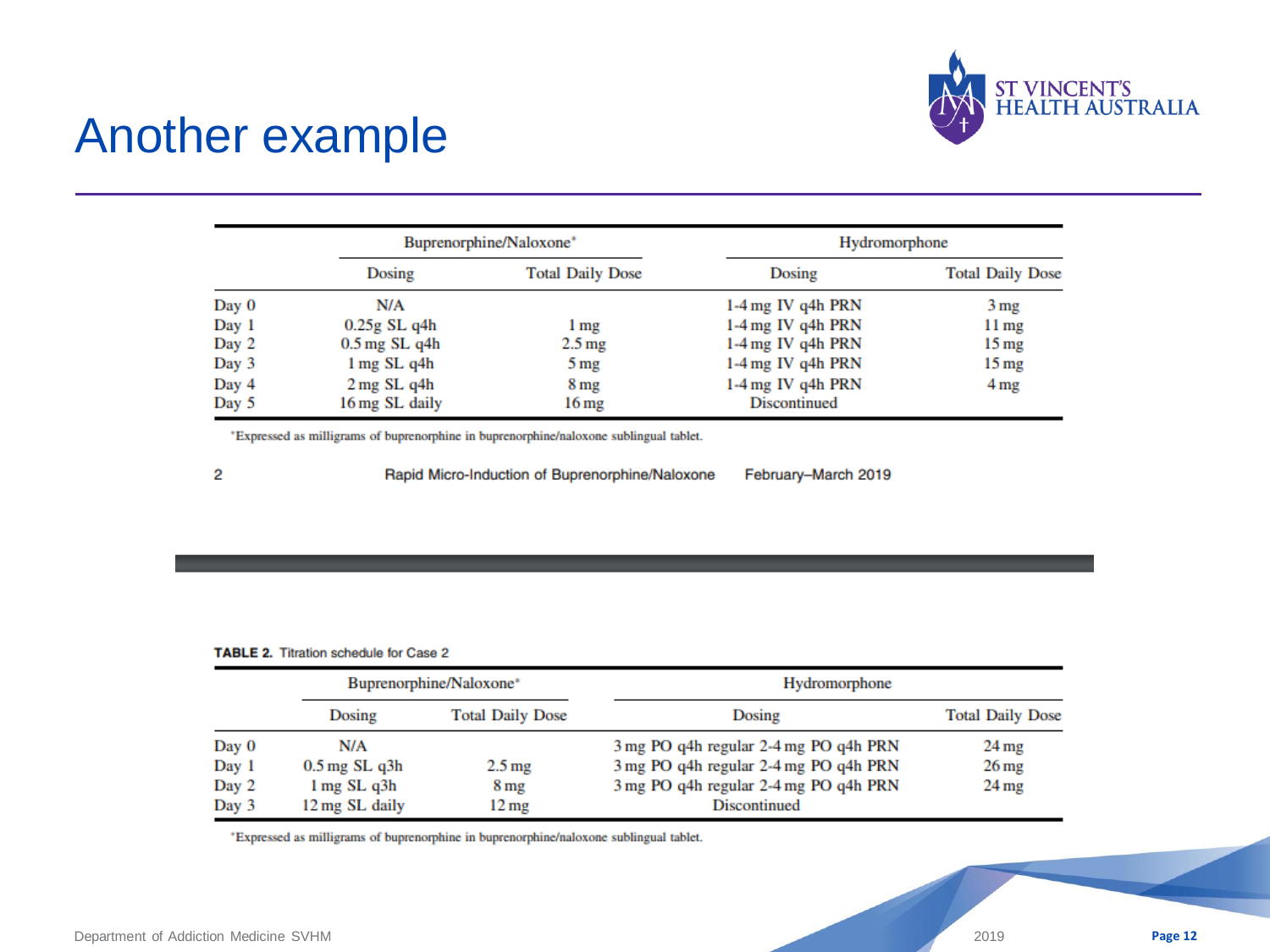Table 2 Opioid doses, withdrawal symptoms, cravings, and mental state in case 2

 $\mathbf 0$ 

 $\mathbf{L}$ 

 $\mathbf 0$ 

 $\mathbf 0$ 

 $\mathbf 0$ 

 $\mathbf 0$ 

SOWS Withdrawal symptoms

Mild feelings of coldness

(SOWS)

Day BUP DAM MET Full

 $\mathbf 0$ 

 $\mathbf 0$ 

 $\mathbf 0$ 

 $\mathbf 0$ 

 $\mathbf 0$ 

 $\mathbf 0$ 

 $\bf{0}$  $\mathbf 0$  $\mathbf 0$ 

 $\mathbf 0$  $\mathbf 0$ 

 $\bullet$  $\mathbf 0$  $\mathbf 0$ 

 $0.2$ 

 $0.4 + 0.4$  800

 $0.8 + 0.4$  800

 $1.2 + 0.4$  800

n

 $\overline{2}$ 

 $\overline{\mathbf{3}}$ 

 $\overline{2}$ 

 $2.4$ 

 $2.8$ 

 $3.4$ 

 $\overline{4}$ 

 $\mathbf{H}$ 4.8

-6

 $14<sub>6</sub>$ 

 $15<sub>6</sub>$ 

 $16<sub>6</sub>$ 

- 6

 $7.2$ 

8.8

 $10.8$ 

 $13.2$ 

 $\mathbf 0$  $\mathbf 0$  $\mathbf 0$ 

 $\mathbf 0$  $\mathbf{o}$  $\mathbf 0$ 

33 24

- 6

 $\overline{\phantom{a}}$ 

-6 

 $\overline{6}$ 

(mg) (mg) (mg) agonist score

**MEQDD**  $(mg)^2$ 

#### Another example

| $1 + 0.07 + 0.07 + 0.7 + 0.07 + 0.0$ |
|--------------------------------------|
|--------------------------------------|

| 3<br>ı<br>2      | Mild feelings of coldness, mild   |                  |        |          |          |    |                |
|------------------|-----------------------------------|------------------|--------|----------|----------|----|----------------|
|                  |                                   | 0                |        |          |          |    |                |
|                  | runny eyes, mild yawning          |                  |        |          |          |    |                |
|                  | Mild runny eyes                   | 0                | 18     | 85       | 76       | 6  |                |
|                  | Mild feelings of coldness, mild   | 0                |        |          |          |    |                |
|                  | yawning                           |                  |        |          |          |    |                |
| 3                | Mild feelings of coldness,        | 0                |        |          |          |    |                |
|                  | moderate yawning                  |                  |        |          |          |    |                |
| 0                |                                   | 0                | 5      | 78       | 76       | 4  |                |
| ı                | Mild runny eyes                   | 0                |        |          |          |    |                |
| 3                | Mild feelings of coldness, mild   | 0                |        |          |          |    | Morning: last  |
|                  | yawning, mild runny eyes          |                  |        |          |          |    | medication     |
|                  |                                   |                  |        |          |          |    | dispensing     |
|                  |                                   |                  |        |          |          |    | before         |
|                  |                                   |                  |        |          |          |    | vacation       |
| 7                | Moderate feelings of coldness, 2  |                  | 35     | 80       | 81       | 24 | Vacation       |
|                  | mild runny eyes, mild aches       |                  |        |          |          |    |                |
|                  | and pain, moderate sleeping       |                  |        |          |          |    |                |
|                  | problems, mild yawning            |                  |        |          |          |    |                |
| 5                | Mild feelings of coldness, mild 2 |                  |        |          |          |    | Vacation       |
|                  | runny eyes, mild aches and pain,  |                  |        |          |          |    |                |
|                  | moderate sleeping problems        |                  |        |          |          |    |                |
| <b>Missing</b>   |                                   | <b>Missing</b>   |        |          |          |    | Vacation       |
| Missing          |                                   | Missing          | 20     | 73       | 79       | 26 | Vacation       |
| <b>Missing</b>   |                                   | <b>Missing</b>   |        |          |          |    | Afternoon:     |
|                  |                                   |                  |        |          |          |    | first          |
|                  |                                   |                  |        |          |          |    | medication     |
|                  |                                   |                  |        |          |          |    | dispensing     |
|                  |                                   |                  |        |          |          |    | after vacation |
| 0                |                                   | 0                |        |          |          |    |                |
| 0                |                                   | 0                | 15     | 80       | 73       | 26 |                |
| 0                |                                   | 0                |        |          |          |    |                |
| 0                |                                   | 0                |        |          |          |    |                |
| 0                |                                   | 0                | 5      | 94       | 94       | 6  |                |
| 0                |                                   | 0                |        |          |          |    |                |
| 0                |                                   | 0                |        |          |          |    |                |
| 0                |                                   | Ō                | 7      | 95       | 92       | 3  |                |
| 0                |                                   | 0                |        |          |          |    |                |
| ı                | Mild yawning                      | 0                |        |          |          |    | Cessation of   |
|                  |                                   |                  |        |          |          |    | full agonists, |
|                  |                                   |                  |        |          |          |    | diarrhea in    |
|                  |                                   |                  |        |          |          |    | the morning    |
|                  |                                   |                  |        |          |          |    |                |
|                  |                                   |                  |        |          |          |    |                |
|                  |                                   |                  |        |          |          |    |                |
|                  |                                   |                  |        |          |          |    |                |
|                  |                                   |                  |        |          |          |    |                |
|                  |                                   |                  | 2019   |          |          |    | Page 13        |
|                  |                                   |                  |        |          |          |    |                |
| 0<br>0<br>0<br>0 |                                   | 0<br>0<br>0<br>0 | 8<br>9 | 93<br>85 | 84<br>85 |    | 16<br>15       |



 $\mathbf 0$ 

 $\mathbf 0$ 

 $\mathbf 0$ 

 $\pmb{0}$ 

Craving<sup>b</sup> Stress<sup>c</sup> Overall<sup>c</sup> Relaxed<sup>c</sup> Tense<sup>c</sup> Remarks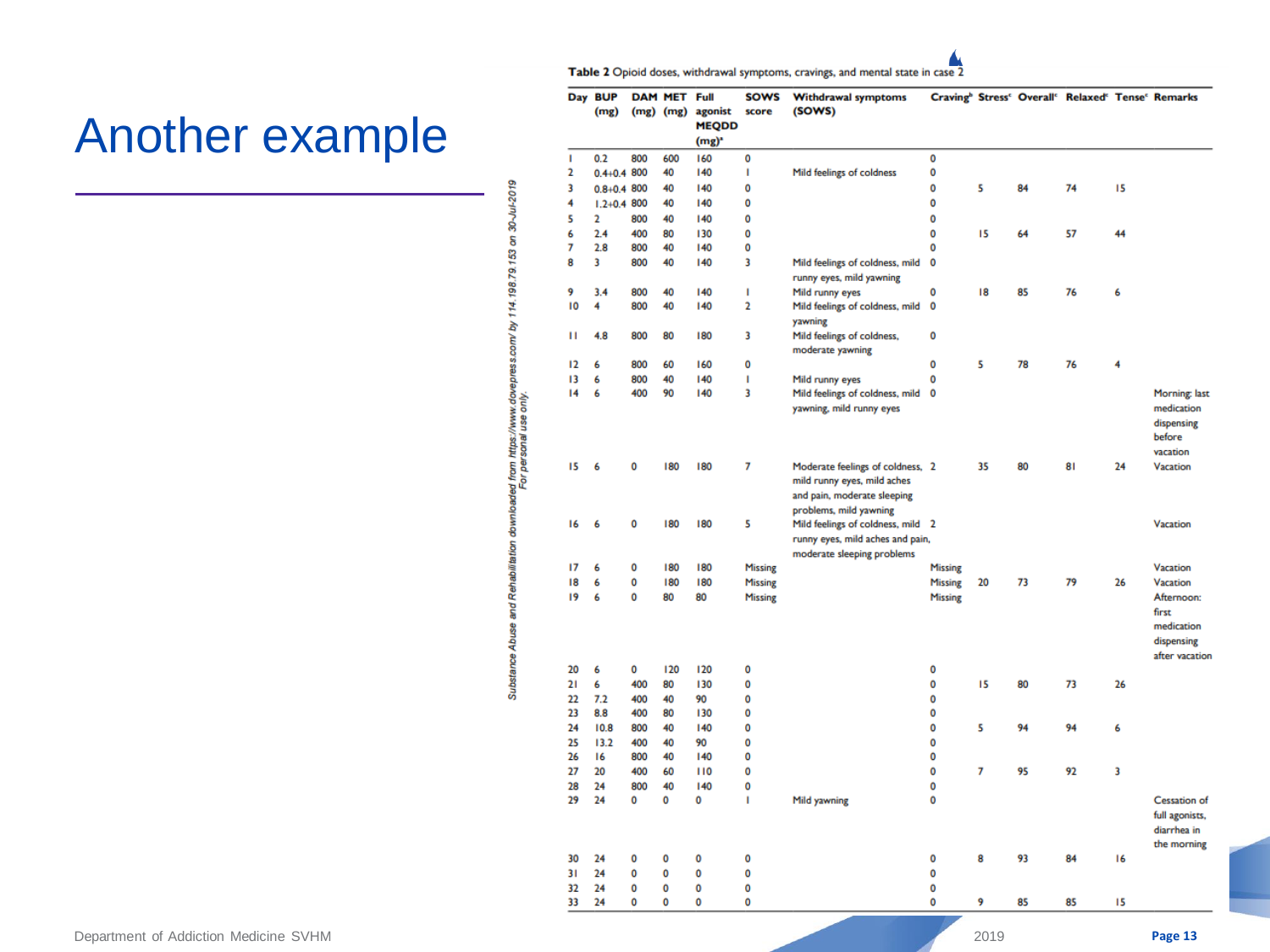

#### Case discussions

- 35 year old female
- 1.7g injected heroin per day
- Trialled conventional withdrawal and buprenorphine induction with significant withdrawal symptoms and was unable to tolerate symptoms.
- Returned to heroin use
- Offered microdosing induction.
- Commenced on:
- 200microg daily
- Increased each day by 200microg until 1mg reached
- Then double each day 2mg -> 4mg -> 8mg -> 16mg
- Once 8mg had been reached, pt self ceased heroin use.
- Stabilised on 16mg.
- Pt experienced some withdrawal symptoms on 4mg day and 8mg day, but these were much more tolerable than standard dosing regimen.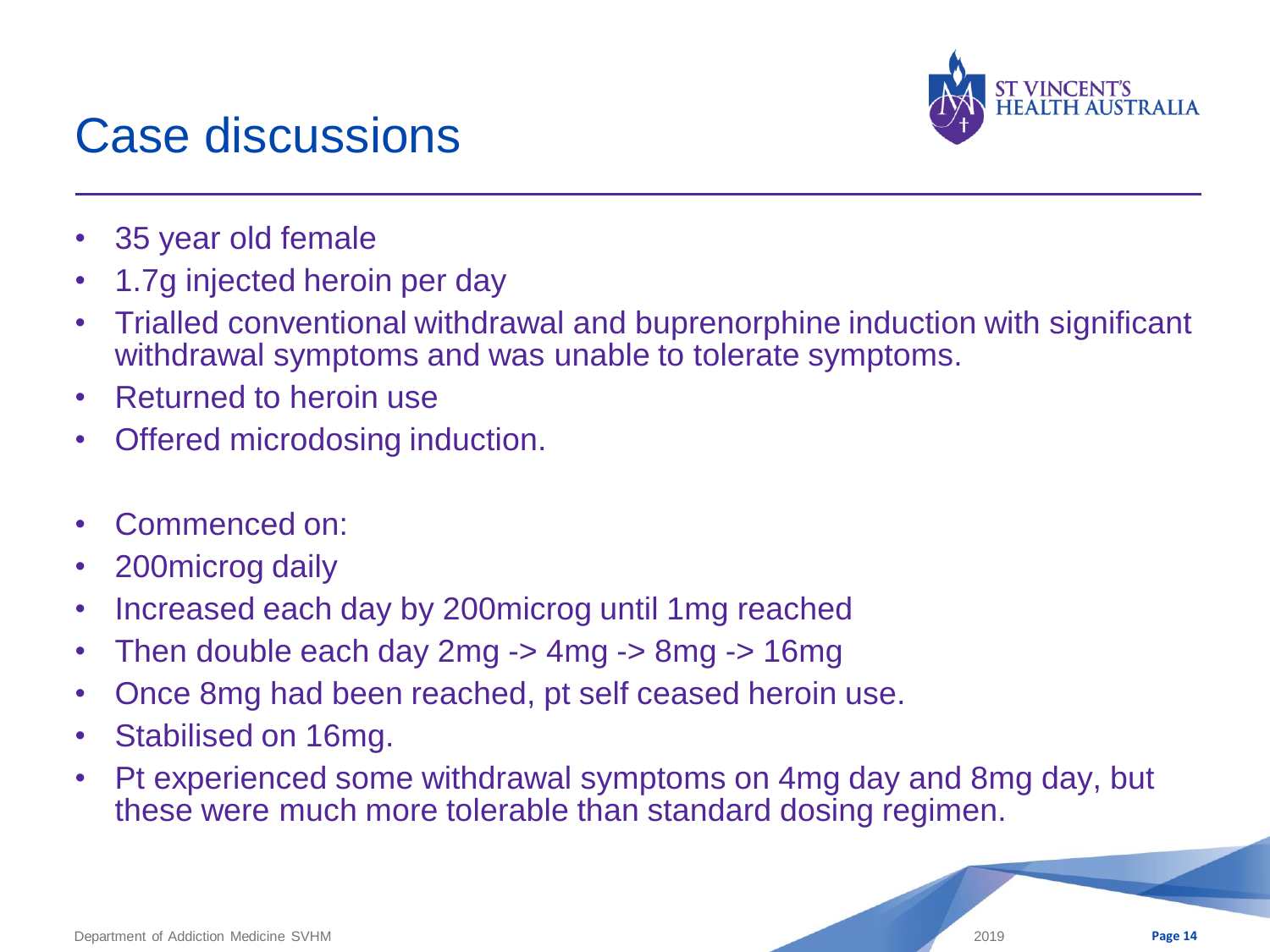

#### Case discussions

- 42 year old man.
- On methadone 80mg
- Desires to change to buprenorphine to allow him to travel interstate for work (requests 6 takeaway doses once stabilised sufficiently). Has been stable on methadone for several years.
- Has trialled conventional reduction, but destabilised and returned to stable dose.
- Patient told to continue usual methadone dose
- Commenced on 200microg buprenorphine
- Additional 200microg increases daily until 1mg reached.
- Increased to 2mg experienced some mild/moderate withdrawal, but manageable
- Increased to 3mg tolerated increase.
- Titrated further to 16mg buprenorphine over a 2 week period to allow patient to down-titrate methadone as well. At the end of the titration, patient stabilised on 16mg daily and no methadone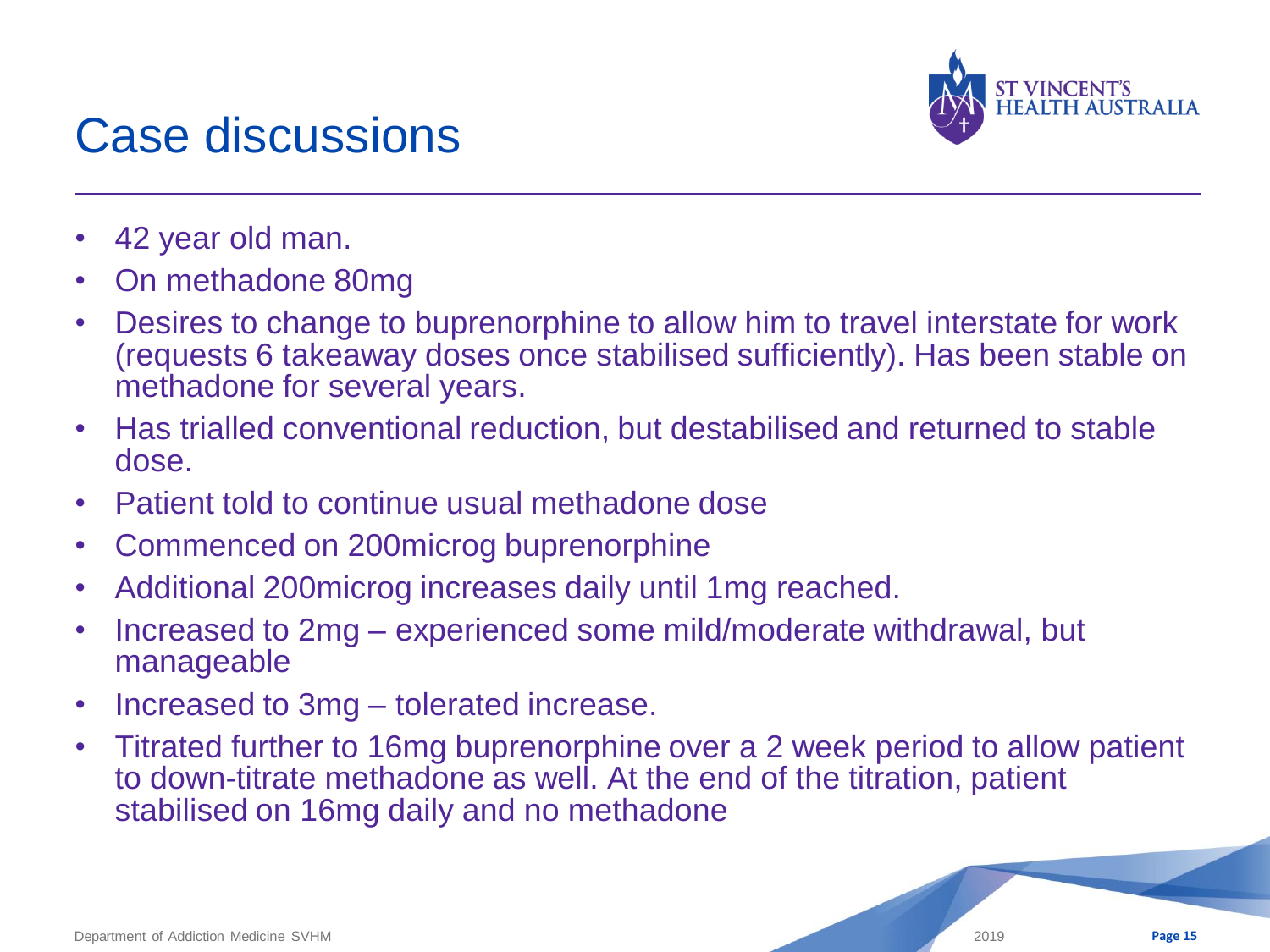#### References



- Hämmig, R., Kemter, A., Strasser, J., von Bardeleben, U., Gugger, B., Walter, M., Dürsteler, K.M. and Vogel, M., 2016. Use of microdoses for induction of buprenorphine treatment with overlapping full opioid agonist use: the Bernese method. Substance abuse and rehabilitation, 7, p.99.
- Raman Sandhu, Rebecca Zivanovic, Sukhpreet Klaire, Mohammadali Nikoo, Jennifer Rozylo & Pouya Azar (2019) Buprenorphine/naloxone induction for treatment of acute on chronic pain using a micro-dosing regimen: A case report, Canadian Journal of Pain, 3:1, 79-84DOI: 10.1080/24740527.2019.1599279
- Klaire, S. , Zivanovic, R. , Barbic, S. P., Sandhu, R. , Mathew, N. and Azar, P. (2019), Rapid Micro-Induction of Buprenorphine/Naloxone for Opioid Use Disorder in an Inpatient Setting: A Case Series. Am J Addict, 28: 262-265. doi:[10.1111/ajad.12869](https://doi.org/10.1111/ajad.12869)
- <https://www.bcpharmacy.ca/news/microdosing-buprenorphine-induction-bernese-method>
- [https://www.porticonetwork.ca/documents/1587446/1938716/BuprenorphineMicrodosingInd](https://www.porticonetwork.ca/documents/1587446/1938716/BuprenorphineMicrodosingInductionStrategies.pdf/2c65f519-57a7-4a31-86e1-e0b18f5ee0f0) [uctionStrategies.pdf/2c65f519-57a7-4a31-86e1-e0b18f5ee0f0](https://www.porticonetwork.ca/documents/1587446/1938716/BuprenorphineMicrodosingInductionStrategies.pdf/2c65f519-57a7-4a31-86e1-e0b18f5ee0f0)
- [https://emcrit.org/wp-content/uploads/2019/02/Klaire\\_BUP\\_MICRODOSING.pdf](https://emcrit.org/wp-content/uploads/2019/02/Klaire_BUP_MICRODOSING.pdf)